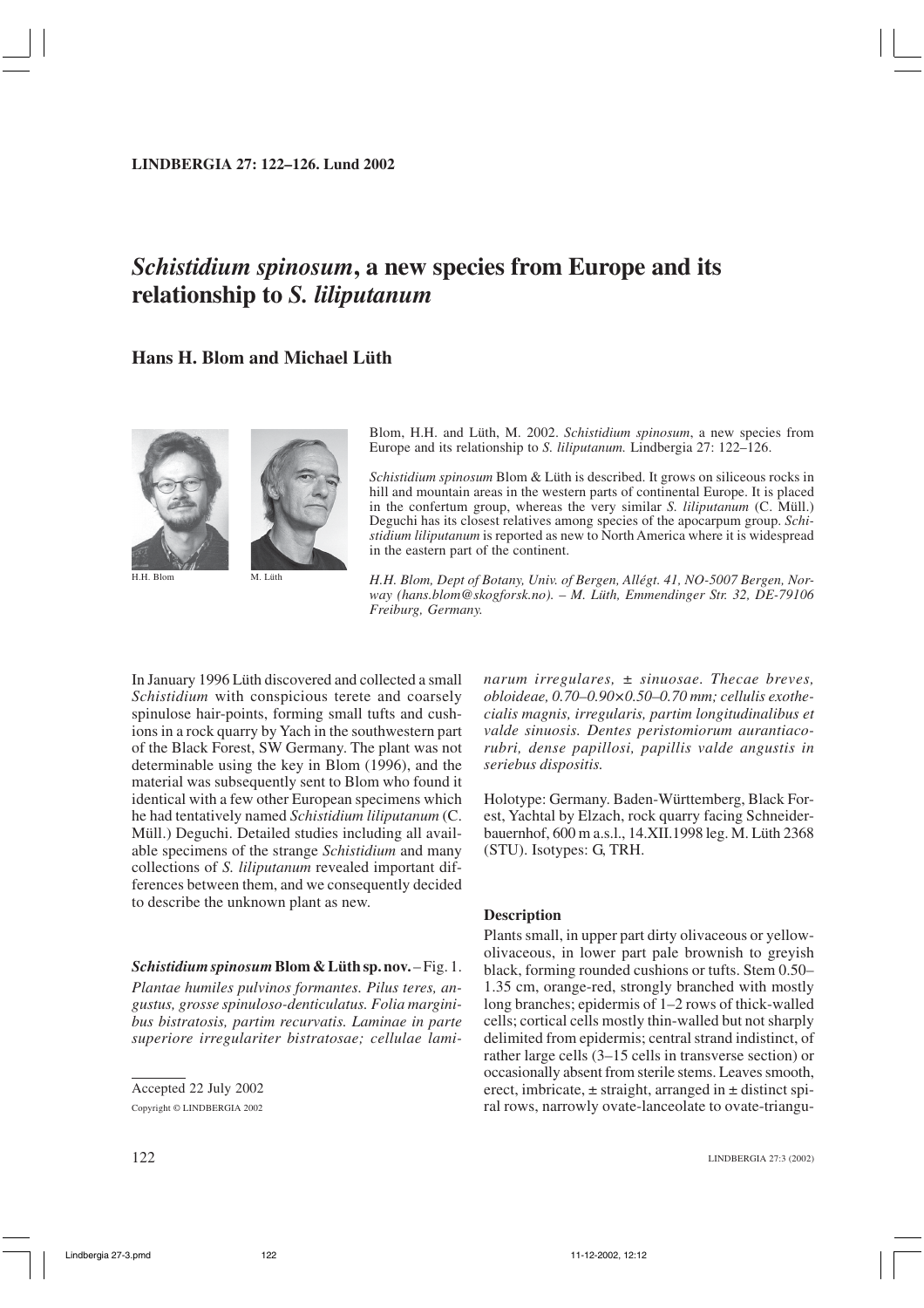

Fig. 1. *Schistidium spinosum* Blom & Lüth. A. Habitus. B. Leaves. C. Perichaetial leaf. D. Leaf apices (D1. perichaetial leaf, D2. stem leaves). E. Leaf cells. F. Stem, transverse section. G. Leaves, transverse sections. H. Sporophytes (H1. operculate urn with calyptra, H2. deoperculate urn). I. Spores. J. Exothecial cells in lower part of urn. K. Peristome teeth. L. Peristome teeth papillae. All from holotype except H2, which is from the same locality (Lüth 2209) (illustration M. Lüth).

LINDBERGIA 27:3 (2002)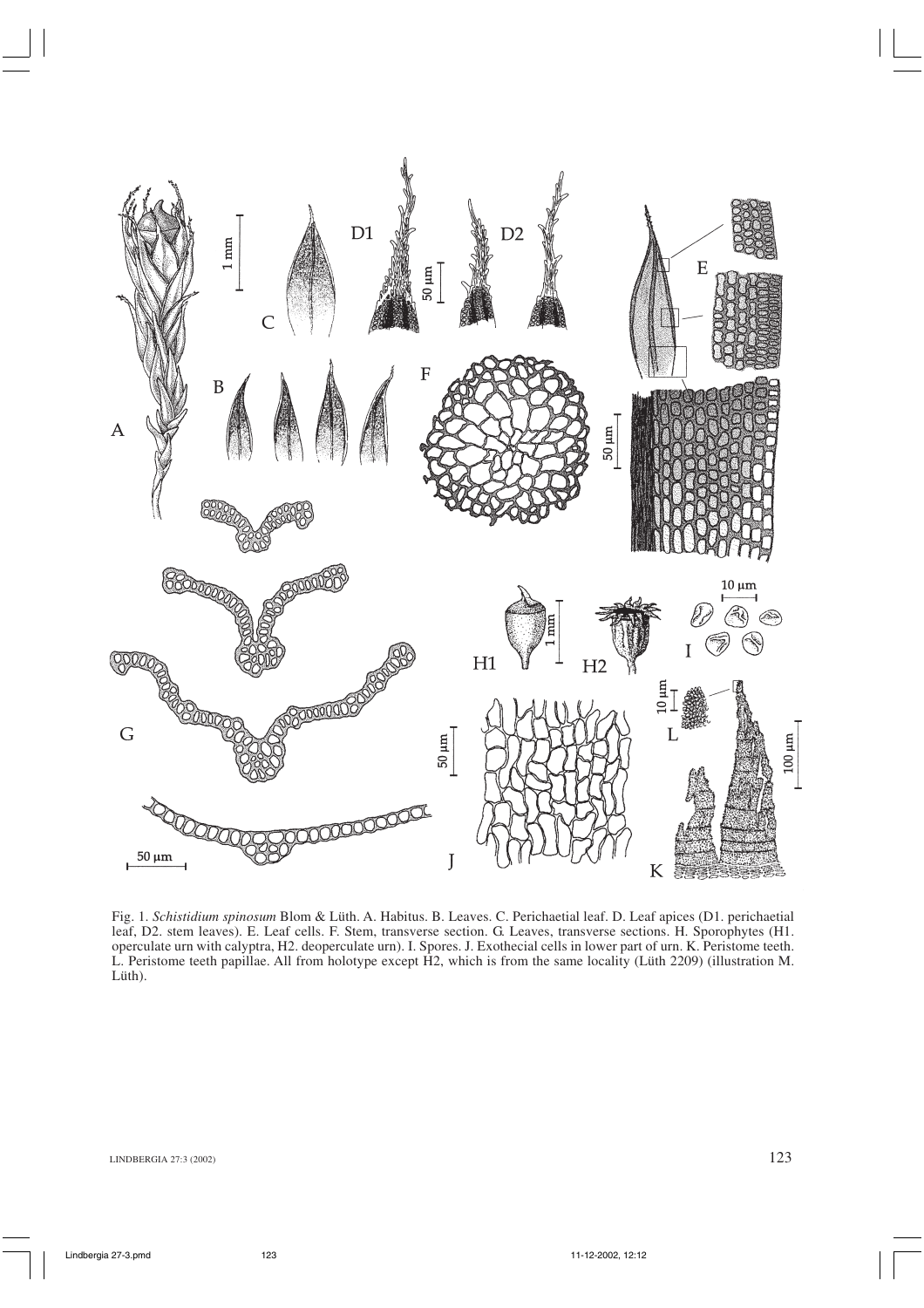lar, sharply keeled, acute, 1.45–2.20(–2.50)×0.30– 0.60(0.70) mm. Hair-point usually long, 0–0.80 mm, terete and narrow throughout with cell walls clearly visible, erect, straight or slightly bent, not or shortly and narrowly decurrent, mostly strongly spinulose with some very long spines  $(22-30(-75) \text{ µm})$ . Costa excurrent, 42–73 µm wide, in upper and central parts strongly projecting dorsally and situated in a deep and narrow leaf furrow ventrally, hemispherical in transverse section, (bi-)three- or four-stratose, in lower part three-stratose. Margins strongly and mostly broadly recurved in upper and central part, plane on one or both sides of the leaf in basal part, in upper and central parts from bistratose (1- several rows) to four(five)-stratose, in lower part bistratose for 1 row or unistratose with bistratose spots. Lamina from unistratose with several bistratose spots to irregularly bistratose in upper and central parts, unistratose in lower part of the leaf. Lamina cells thick-walled, in upper part ovate and shortly oblong, not or slightly sinuose, 6–8 µm wide, in central and lower parts oblong, from slightly to strongly sinuose, 7–9 µm wide and up to 11–20 µm long; basal cells mostly hyaline or yellowish,  $6-12$  µm wide and up to  $(35-)47-78$ µm long, forming a sharply delimited group, basal marginal cells  $\pm$  hyaline, shortly oblong with thickened transverse walls, forming a border or a rectangular group in 1–6 rows with up to 22 cells in the outer row. Perichaetial leaves sometimes faintly plicate, 2.30–3.00×0.60–0.80 mm; hair-points similar to those of the vegetative leaves, up to 0.6 mm; margins narrowly recurved in upper 1/3–2/3 of the lamina length. Calyptra cucullate.

Autoicous. Sporophytes present in all studied plants, abundant, deeply immersed. Seta dark red or blackish, 0.1B0.4 mm; exothecial cells square, thin-walled. Urn red-brown, slightly shiny, obovoid (cyathiform when old and empty), 0.55–0.70–0.90×0.50–0.80 mm; length/width ratio 0.9–1.1–1.3. Exothecial cells with curved, unevenly thickened longitudinal walls and distinct trigones, in upper and central parts isodiametric and oblong, in lower part predominantly oblong (up to 38–55 µm long), forming an irregular pattern. Stomata reddish, 6–8(10) per urn. Peristome teeth (240–)280–430 µm long, orange-red, straight or slightly curved, spreading but soon becoming revolute, tapering to a narrow or rather broad, obtuse point, narrowly perforated in 1(2) vertical median rows or occasionally almost entire, densely papillose with short, very narrow papillae arranged in  $\pm$  distinct rows (horizontal to oblique rows in lower part and vertical rows in upper part). Columella narrow or broad, 0.50– 0.80 mm. Operculum convex; rostrum very short,  $0.08-0.17(-0.25)$  mm, erect to oblique,  $\pm$  curved, obtuse. Spores thick-walled, finely papillose or almost smooth,  $8-9 \mu m$ .

## **Variation**

Based on the study of plants from the locality in the Black Forest, *Schistidium spinosum* seems to exhibit standard variation for the genus with regard to character modification along the dry-wet gradient (cf. Blom 1996: 288): plants from irrigated rocks possess short hair-points, strongly thickened leaf margins and shorter, less thick-walled and less sinuose leaf cells than plants from dry sites. The specimens from Thuringia possess, on average, a less coarsely spinulose hair-point than the other specimens.

## **Differentiation**

*Schistidium spinosum* is characterized and distinguished from related and similar species in *Schistidium* by the combination of the following character states: (1) leaf hair-point narrow and terete, not flexuose, strongly spinulose and partly with very long spinulae (2) costa situated in a deep and narrow leaf furrow in upper ventral part of the leaf (3) urn obovoid, 0.7–1.3 times longer than wide (4) exothecial cells of the urn with curved, irregularly thickened longitudinal walls in an irregular pattern (5) rostrum of the operculum very short (6) peristome papillae short and very narrow. The species is quite similar to *S. liliputanum*, a species previously known from SE Asia (Deguchi 1979, Cao and Vitt 1986), in size and habit, and shares the short and broad urn and the narrow, terete and strongly spinulose hair-points with this species. Comparative studies, however, have revealed some minor differences between the two species also in these characters: the tufts of *S. liliputanum* are much denser, and the hair-point tends to be weaker, (sometimes flexuose), and more distantly spinulose than in *S. spinosum*. Some of the longer spinulae in *S. liliputanum* are usually squarrose (as in *S. tenerum* (Zett.) Nyh.), but erecto-patent to patent in *S. spinosum*. Both species also have a similar leaf cell areolation. Their basal margin cells possess thickened transverse walls and form a sharply delimited group and their basal cells are long and  $\pm$  hyaline. However, the areolation is more irregular in *S. liliputanum*. The most important distinguishing characters between the two species are found in the sporophyte and in plant colour and KOH (2 percent solution) colour reactions: in *S. liliputanum* the plants have ferrugineous secondary colours (most plants are distinctly rusty in their lower part), and the leaf cell walls react K+ red, whereas *S. spinosum* lacks any trace of red pigmentation and the cell walls react K+ yellow. The exothecial cells of *S. liliputanum* are short transversely rectangular with  $\pm$  straight and equally thickened walls, forming a regular pattern, and strongly contrast with the predominantly oblong, but irregular cells with curved walls in *S. spinosum.* The

124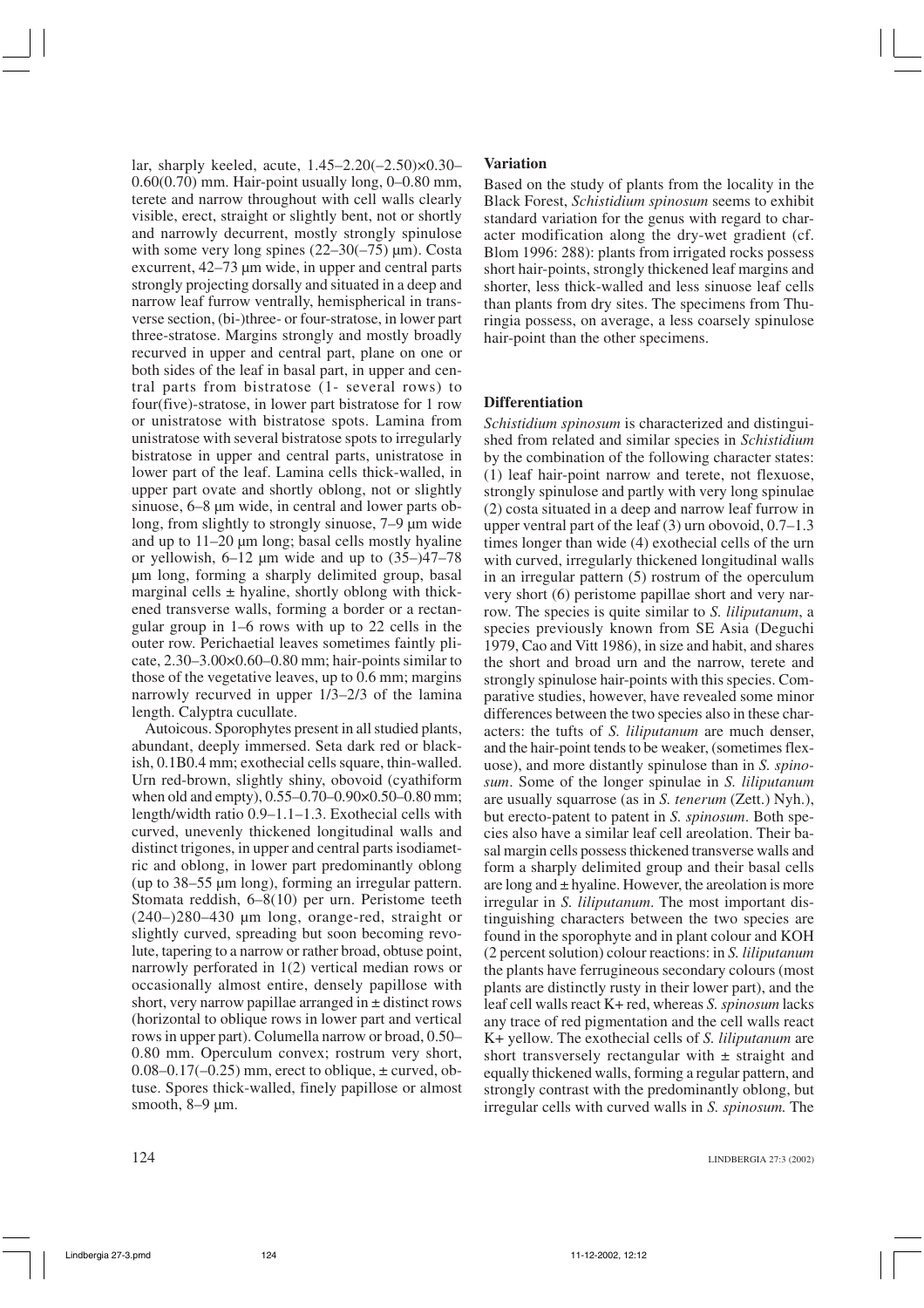peristome teeth are distinctly curved and have a marked twist around the axis in *S. liliputanum*, but almost straight and untwisted in *S. spinosum*. In *S. spinosum*, the leaves are entirely smooth, whereas many specimens of S. *liliputanum* (especially from N America) possess scattered papillae on the upper dorsal part of the costa and at the upper leaf margins.

Among the central European species, *S. spinosum* is most likely to be confused with *S. confertum* (Brid.) Bruch & Schimp. In *S. confertum*, however, the hairpoint is flattened and mostly broadened towards the insertion, and the irregular, strongly perforated peristome teeth of that species are quite different from the teeth in *S. spinosum*. The leaf cells tend to be isodiametric and not or only slightly sinuose in most of the leaf in *S. confertum*, but elongated and distinctly sinuose in the central part of the leaf in *S. spinosum*. The basal cells are distinctly longer in *S. spinosum* (47–78 µm vs. 23–40 µm) than in *S. confertum*.

# **Habitat**

*Schistidium spinosum* grows on exposed, often sunny, siliceous rocks, and it seems to be one of few species in the genus which can grow on rocks very poor in nutrients. At the locality near Yach, the occurrence of *S. spinosum* is restricted to a part of a rock quarry which was abandoned 50 years ago. Here, the species grows abundantly in fissures near the top of an exposed, S-SW facing granite wall, constantly together with *Grimmia trichophylla* Grev. and *Racomitrium heterostichum* (Hedw.) Brid. Other species recorded in five (1–3 dm2 ) releveés were *Schistidium papillosum* Culm., *Hedwigia ciliata* (Hedw.) P. Beauv., *Hypnum cupressiforme* Hedw. and *Ptychomitrium polyphyllum* (Sw.) Bruch & Schimp. The bryophyte assembly on the wall shows affinity to communities of the Grimmio-Racomitrion heterostichi (Marstaller 1982, 1993). The oceanic *Ptychomitrium polyphyllum*, rare in Central Europe, indicates a humid microclimate. The Thuringian localities are also situated in abandoned rock quarries. Here, *S. spinosum* grows on exposed excavated clay schist walls (L. Meinunger pers. comm). At one of the Pyrenean localities *S. spinosum* was collected from heavy-metal bearing rocks, and *Mielichoferia mielichoferiana* (Funck) Loeske, an indicator of such rocks, occurs near one of the Thuringian localities.

## **Distribution**

*Schistidium spinosum* is known from scattered hill and mountain areas of western continental Europe (Thuringia, Black Forest, Alsace, Pyrenees). The altitude

LINDBERGIA 27:3 (2002)

of the localities range from 450 m a.s.l. (Thuringia) to 1237 m a.s.l. (Alsace), but one of the Pyrenean localities may be situated at considerably higher altitude.

## **Relationship**

*Schistidium spinosum* shares several character states with species of the confertum group (Blom 1996), although its exothecial cells are reminescent of those of species in the dupretii group (Blom 1996). We refer *S. spinosum* to the confertum group, but the close relationship between *S. liliputanum* and *S. confertum* suggested by Deguchi (1979) and Cao and Vitt (1986) must be reevaluated. The most important distinguishing character states listed above between this species and *S. spinosum* (and all members of the confertum group) are exactly those states used to characterize the apocarpum group (Blom 1996: 315), and we think *S. liliputanum* has its closest relatives among the species in the apocarpum subgroup of that group (Blom 1996)*.* The apocarpum subgroup is most species rich in the forest regions of SE Asia (Japan, China, the Himalayas) and the Appalachian mountains of eastern N America.

#### **Notes on** *Schistidium liliputanum*

Through herbarium revisions by Blom it has become clear that *S. liliputanum* is not restricted to SE Asia, but also occurs widespread in eastern North America (see list of studied specimens), thus belonging to the eastern N American – eastern Asian disjunct bryogeographical element (Iwatsuki 1972, Iwatsuki and Sharp 1967, Schofield and Crum 1972, Schofield 1980). Many specimens of *S. liliputanum* in N American herbaria are labeled *Grimmia apocarpa* var. *ambigua* (Sull.) Jones in Grout. Jones (1933) reported *S. ambiguum* Sull. from New Jersey and Pennsylvania, based on specimens of *S. liliputanum*. *Schistidium ambiguum* is a distinctive species, only known from the mountain ranges of SW USA. It is easily distinguished from *S. liliputanum* by its plane leaf margins and oblongcylindrical urns.

#### **Specimens examined of** *Schistidium spinosum*

GERMANY: Thuringia, Sonneberg, "Alter Fellberg", Fellberghöhe W of Steinach, TK 55321/4, 800–840 m, Meinunger 4465, 4476, 4471, 4477, 7071, (JE), 12. VIII. 1968 ("Karlsblick") Meinunger (JE); Griffelbruch W of Brann by Spechtsbrunn, TK 5533/ 1, 800 m, Meinunger 4714 (JE); Breitenberg in Haselbach, S foothills, TK 5533/1, 17.II.1968 Meinunger

125